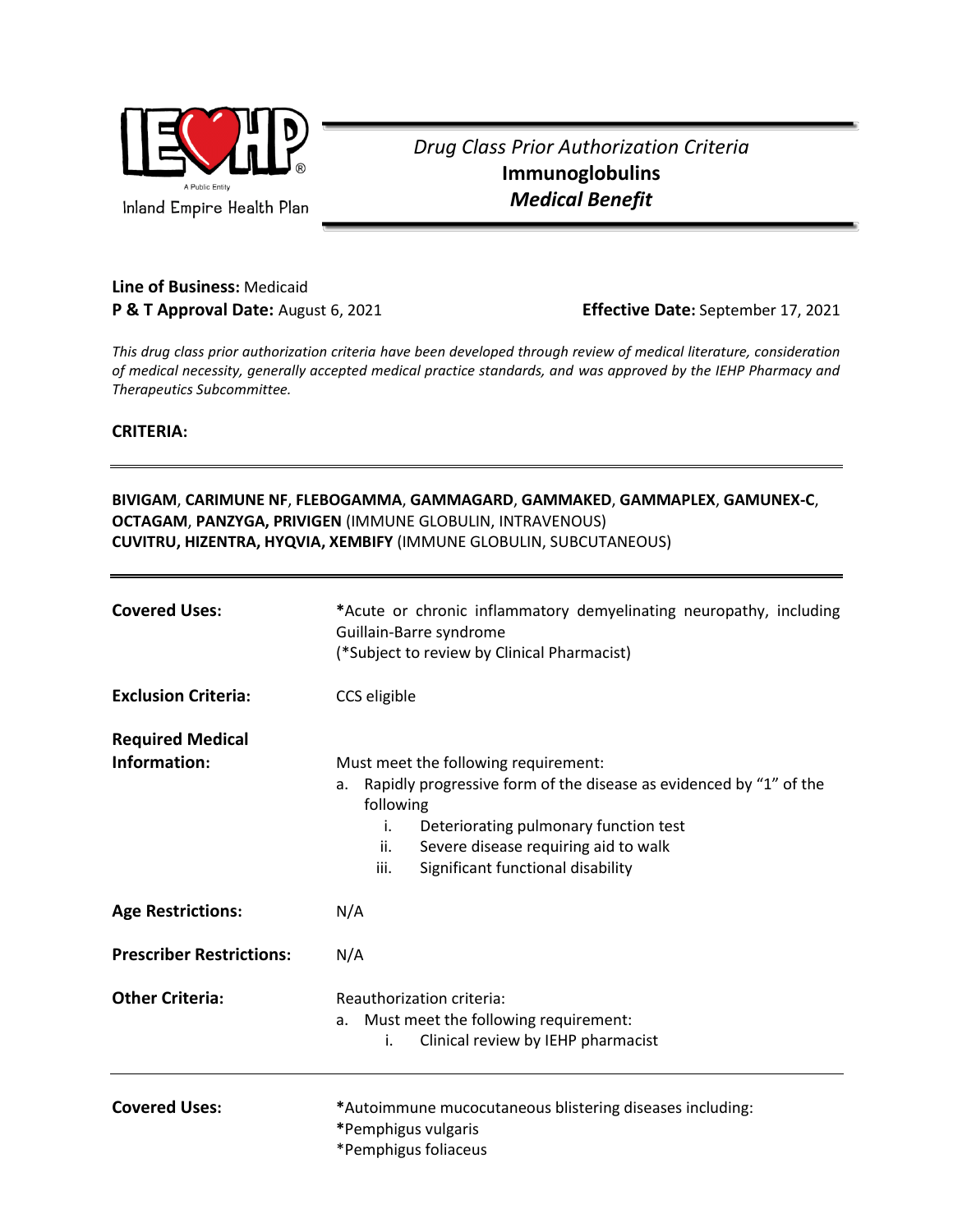|                                         | *Bullous pemphigoid<br>*Mucous membrane pemphigoid or cicatricial pemphigoid<br>*Epidermolysis bullosa acquisita<br>(*Subject to review by Clinical Pharmacist)                                                                                                                                                                                                                                                                |
|-----------------------------------------|--------------------------------------------------------------------------------------------------------------------------------------------------------------------------------------------------------------------------------------------------------------------------------------------------------------------------------------------------------------------------------------------------------------------------------|
| <b>Exclusion Criteria:</b>              | CCS eligible                                                                                                                                                                                                                                                                                                                                                                                                                   |
| <b>Required Medical</b><br>Information: | Must meet "1" of the following requirements:<br>Documentation of rapidly progressive disease in whom a clinical<br>а.<br>response could not be affected quickly enough using conventional<br>therapy (e.g., immunosuppressive agents, plasmapheresis)<br>b. Failure or clinically significant adverse effects to "1" of the<br>following: systemic corticosteroid, cyclophosphamide, azathioprine,<br>or mycophenolate mofetil |
| <b>Age Restrictions:</b>                | N/A                                                                                                                                                                                                                                                                                                                                                                                                                            |
| <b>Prescriber Restrictions:</b>         | N/A                                                                                                                                                                                                                                                                                                                                                                                                                            |
| <b>Other Criteria:</b>                  | Reauthorization criteria:<br>Must meet the following requirement:<br>а.<br>Clinical review by IEHP pharmacist<br>i.                                                                                                                                                                                                                                                                                                            |
| <b>Covered Uses:</b>                    | *Autoimmune retinopathy<br>(*Subject to review by Clinical Pharmacist)                                                                                                                                                                                                                                                                                                                                                         |
| <b>Exclusion Criteria:</b>              | CCS eligible                                                                                                                                                                                                                                                                                                                                                                                                                   |
| <b>Required Medical</b><br>Information: | Must meet the following requirement:<br>Confirmed diagnosis<br>а.                                                                                                                                                                                                                                                                                                                                                              |
| <b>Age Restrictions:</b>                | N/A                                                                                                                                                                                                                                                                                                                                                                                                                            |
| <b>Prescriber Restrictions:</b>         | N/A                                                                                                                                                                                                                                                                                                                                                                                                                            |
| <b>Other Criteria:</b>                  | Reauthorization criteria:<br>Must meet the following requirement:<br>а.<br>Clinical review by IEHP pharmacist<br>i.                                                                                                                                                                                                                                                                                                            |
| <b>Covered Uses:</b>                    | *Chronic Lymphocytic Leukemia (CLL)<br>(*Subject to review by Clinical Pharmacist)                                                                                                                                                                                                                                                                                                                                             |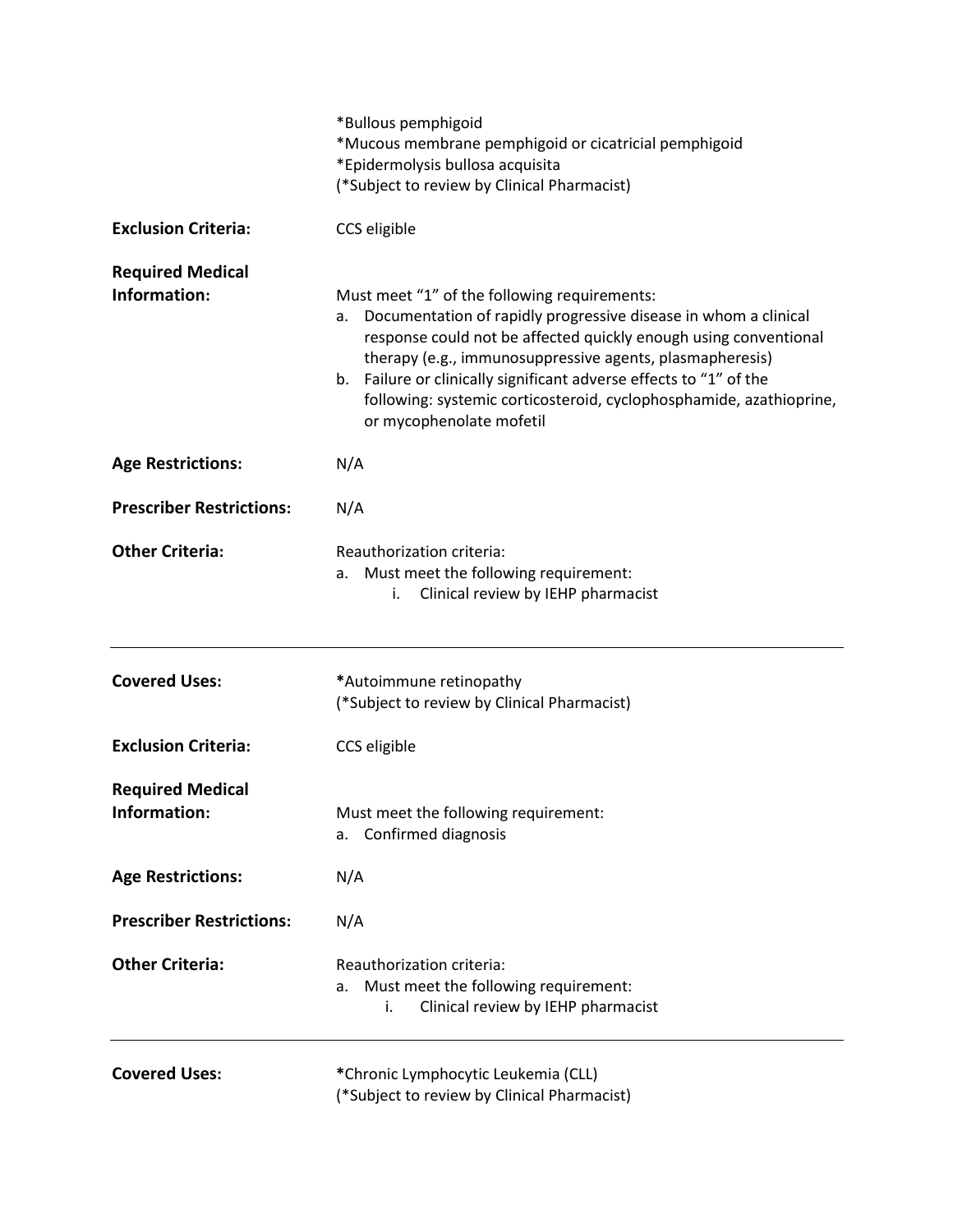| <b>Exclusion Criteria:</b>              | CCS eligible                                                                                                                                                                                                                                                 |
|-----------------------------------------|--------------------------------------------------------------------------------------------------------------------------------------------------------------------------------------------------------------------------------------------------------------|
| <b>Required Medical</b><br>Information: | Must meet "1" of the following:<br>Documented IgG level less than 600 milligram per deciliter<br>а.<br>Documented history of bacterial infection(s)<br>b.                                                                                                    |
| <b>Age Restrictions:</b>                | N/A                                                                                                                                                                                                                                                          |
| <b>Prescriber Restrictions:</b>         | N/A                                                                                                                                                                                                                                                          |
| <b>Other Criteria:</b>                  | Reauthorization criteria:<br>Must meet the following requirement:<br>а.<br>Clinical review by IEHP pharmacist<br>i.                                                                                                                                          |
| <b>Covered Uses:</b>                    | *Dermatomyositis, Polymyositis<br>(*Subject to review by Clinical Pharmacist)                                                                                                                                                                                |
| <b>Exclusion Criteria:</b>              | CCS eligible                                                                                                                                                                                                                                                 |
| <b>Required Medical</b><br>Information: | Must meet "1" of the following requirements:<br>Failure of clinically significant adverse effects to "1" of the<br>а.<br>following: corticosteroid therapy, azathioprine, methotrexate, or<br>cyclophosphamide<br>b. Rapidly progressive form of the disease |
| <b>Age Restrictions:</b>                | N/A                                                                                                                                                                                                                                                          |
| <b>Prescriber Restrictions:</b>         | N/A                                                                                                                                                                                                                                                          |
| <b>Other Criteria:</b>                  | Reauthorization criteria:<br>Must meet the following requirement:<br>а.<br>Clinical review by IEHP pharmacist<br>i.                                                                                                                                          |
| <b>Covered Uses:</b>                    | *Idiopathic Thrombocytopenia Purpura (ITP)<br>(*Subject to review by Clinical Pharmacist)                                                                                                                                                                    |
| <b>Exclusion Criteria:</b>              | CCS eligible                                                                                                                                                                                                                                                 |
| <b>Required Medical</b><br>Information: | Must meet "1" of the following requirements:<br>To increase platelet count prior to surgery<br>а.                                                                                                                                                            |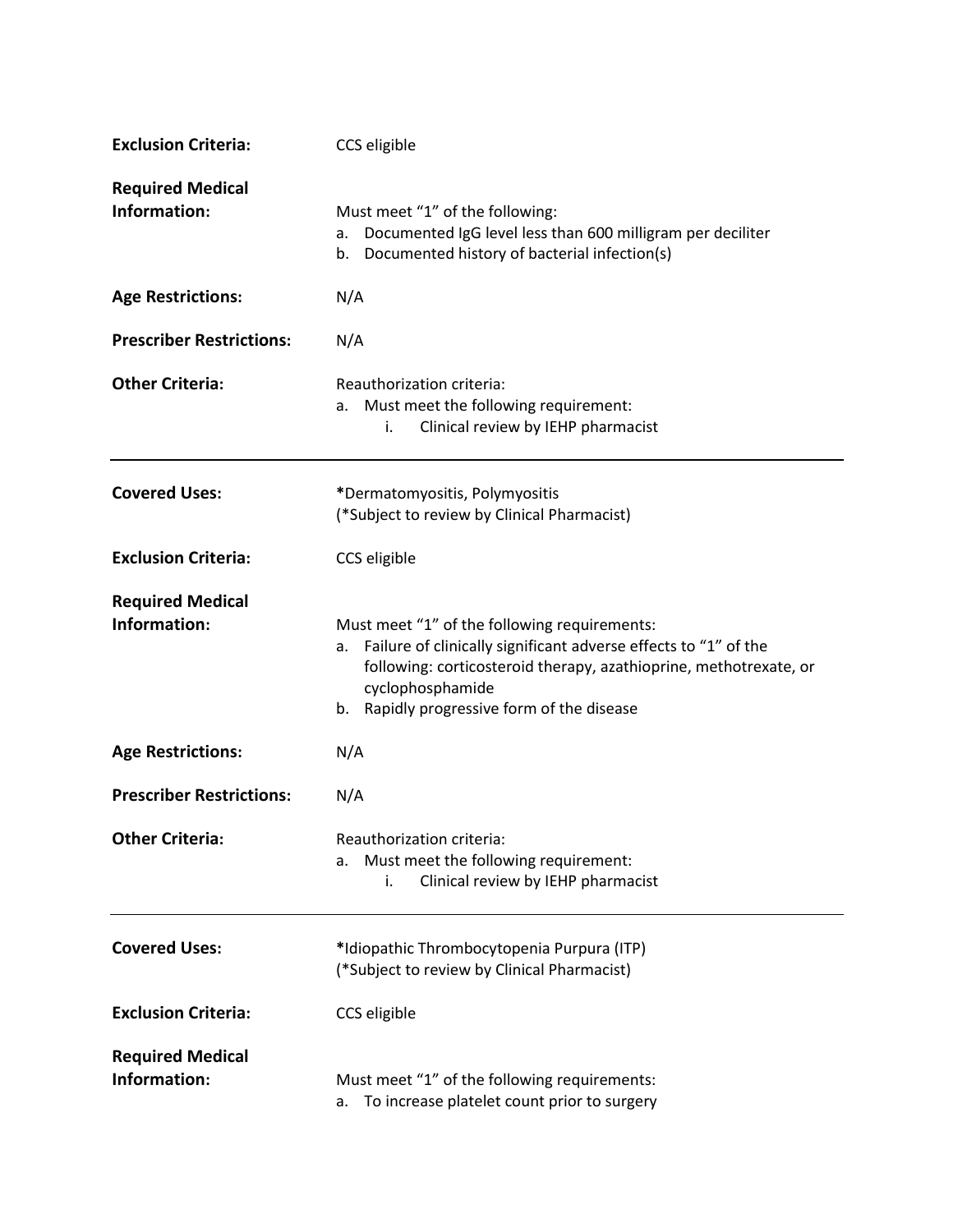|                                         | b. To control excessive bleeding or symptomatic thrombocytopenia<br>To defer or avoid splenectomy following treatment with<br>$\mathsf{C}$ .<br>corticosteroids<br>d. Platelet counts persistently at or below 20,000 per cubic millimeter                                                                   |  |  |
|-----------------------------------------|--------------------------------------------------------------------------------------------------------------------------------------------------------------------------------------------------------------------------------------------------------------------------------------------------------------|--|--|
| <b>Age Restrictions:</b>                | N/A                                                                                                                                                                                                                                                                                                          |  |  |
| <b>Prescriber Restrictions:</b>         | N/A                                                                                                                                                                                                                                                                                                          |  |  |
| <b>Other Criteria:</b>                  | Reauthorization criteria:<br>Must meet the following requirement:<br>a.<br>Clinical review by IEHP pharmacist<br>i.                                                                                                                                                                                          |  |  |
| <b>Covered Uses:</b>                    | *Idiopathic Thrombocytopenia Purpura (ITP) in pregnancy<br>(*Subject to review by Clinical Pharmacist)                                                                                                                                                                                                       |  |  |
| <b>Exclusion Criteria:</b>              | CCS eligible                                                                                                                                                                                                                                                                                                 |  |  |
| <b>Required Medical</b><br>Information: | Must meet "1" of the following:<br>Pregnant women who have previously delivered infants with<br>а.<br>autoimmune thrombocytopenia<br>Pregnant women who have platelet counts less than 75,000 per<br>b.<br>cubic millimeter during the current pregnancy<br>Pregnant women with history of splenectomy<br>c. |  |  |
| <b>Age Restrictions:</b>                | N/A                                                                                                                                                                                                                                                                                                          |  |  |
| <b>Prescriber Restrictions:</b>         | N/A                                                                                                                                                                                                                                                                                                          |  |  |
| <b>Other Criteria:</b>                  | Reauthorization criteria:<br>Must meet the following requirement:<br>а.<br>Clinical review by IEHP pharmacist<br>i.                                                                                                                                                                                          |  |  |
| <b>Covered Uses:</b>                    | *Kawasaki syndrome (*Subject to review by Clinical Pharmacist)                                                                                                                                                                                                                                               |  |  |
| <b>Exclusion Criteria:</b>              | CCS eligible                                                                                                                                                                                                                                                                                                 |  |  |
| <b>Required Medical</b><br>Information: | Must meet the following requirement:<br>Confirmed diagnosis<br>а.                                                                                                                                                                                                                                            |  |  |
| <b>Age Restrictions:</b>                | N/A                                                                                                                                                                                                                                                                                                          |  |  |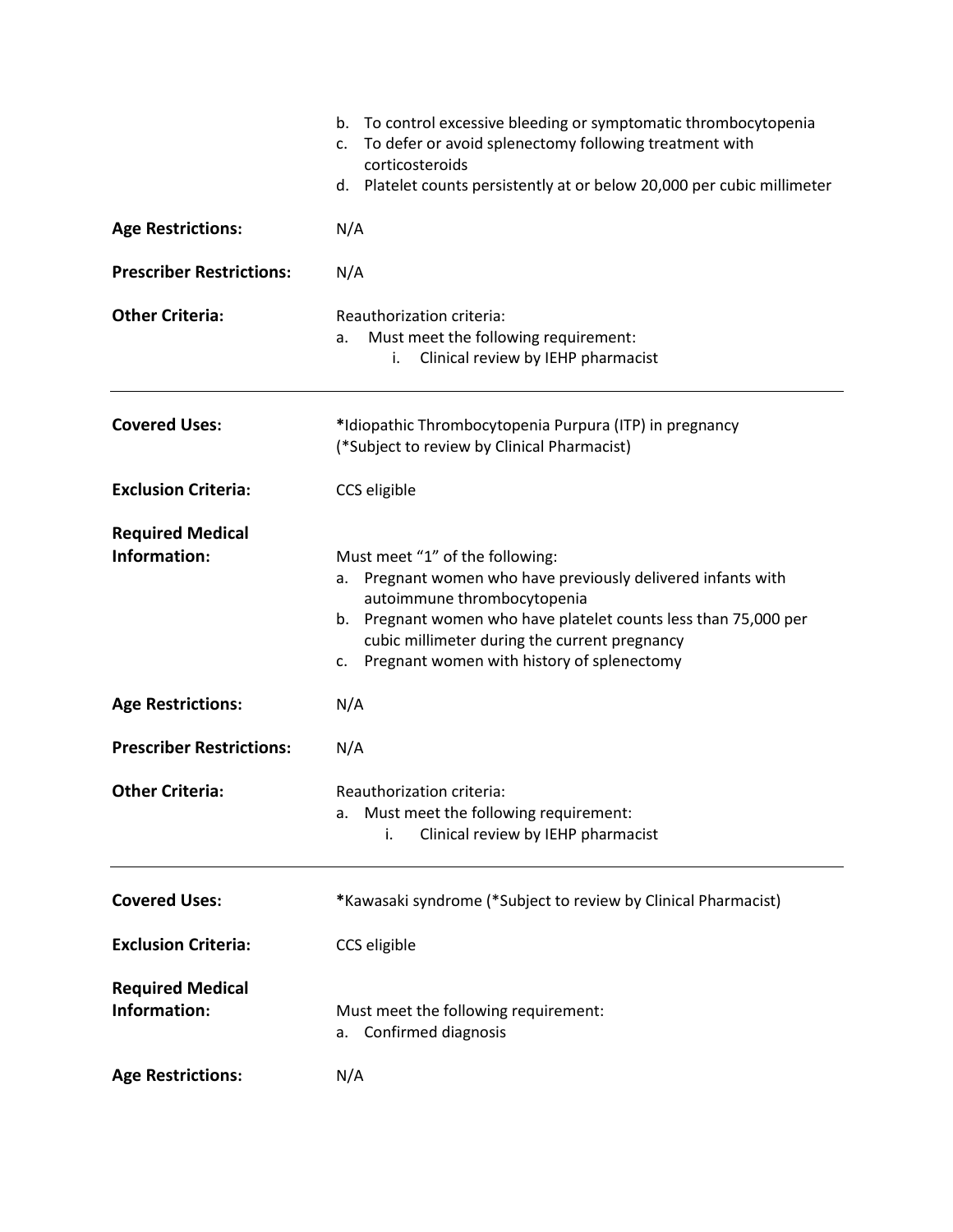| <b>Prescriber Restrictions:</b>         | N/A                                                                                                                                                                                                                                                                                                                                                  |
|-----------------------------------------|------------------------------------------------------------------------------------------------------------------------------------------------------------------------------------------------------------------------------------------------------------------------------------------------------------------------------------------------------|
| <b>Other Criteria:</b>                  | Reauthorization criteria: Must meet the following requirement:<br>Clinical review by IEHP pharmacist<br>а.                                                                                                                                                                                                                                           |
| <b>Covered Uses:</b>                    | *Lambert-Eaton myasthenic syndrome<br>(*Subject to review by Clinical Pharmacist)                                                                                                                                                                                                                                                                    |
| <b>Exclusion Criteria:</b>              | CCS eligible                                                                                                                                                                                                                                                                                                                                         |
| <b>Required Medical</b><br>Information: | Must meet "1" of the following requirements:<br>Failure or clinically significant adverse effects to "1" of the<br>а.<br>following: pyridostigmine, azathioprine or prednisone<br>b. Rapidly progressive form of the disease                                                                                                                         |
| <b>Age Restrictions:</b>                | N/A                                                                                                                                                                                                                                                                                                                                                  |
| <b>Prescriber Restrictions:</b>         | N/A                                                                                                                                                                                                                                                                                                                                                  |
| <b>Other Criteria:</b>                  | Reauthorization criteria: Must meet the following requirement:<br>Clinical review by IEHP pharmacist<br>а.                                                                                                                                                                                                                                           |
| <b>Covered Uses:</b>                    | *Myasthenia gravis<br>(*Subject to review by Clinical Pharmacist)                                                                                                                                                                                                                                                                                    |
| <b>Exclusion Criteria:</b>              | CCS eligible                                                                                                                                                                                                                                                                                                                                         |
| <b>Required Medical</b>                 |                                                                                                                                                                                                                                                                                                                                                      |
| Information:                            | Must meet "1" of the following requirements:<br>Rapidly progressive form of the disease (e.g., acute crisis such as<br>а.<br>respiratory failure, swallowing difficulties)<br>Failure or clinically significant adverse effects to "1" of the<br>b.<br>following: pyridostigmine, azathioprine, cyclosporine,<br>corticosteroid, or cyclophosphamide |
| <b>Age Restrictions:</b>                | N/A                                                                                                                                                                                                                                                                                                                                                  |
| <b>Prescriber Restrictions:</b>         | N/A                                                                                                                                                                                                                                                                                                                                                  |
| <b>Other Criteria:</b>                  | Reauthorization criteria:<br>Must meet the following requirement:<br>a.<br>Clinical review by IEHP pharmacist<br>İ.                                                                                                                                                                                                                                  |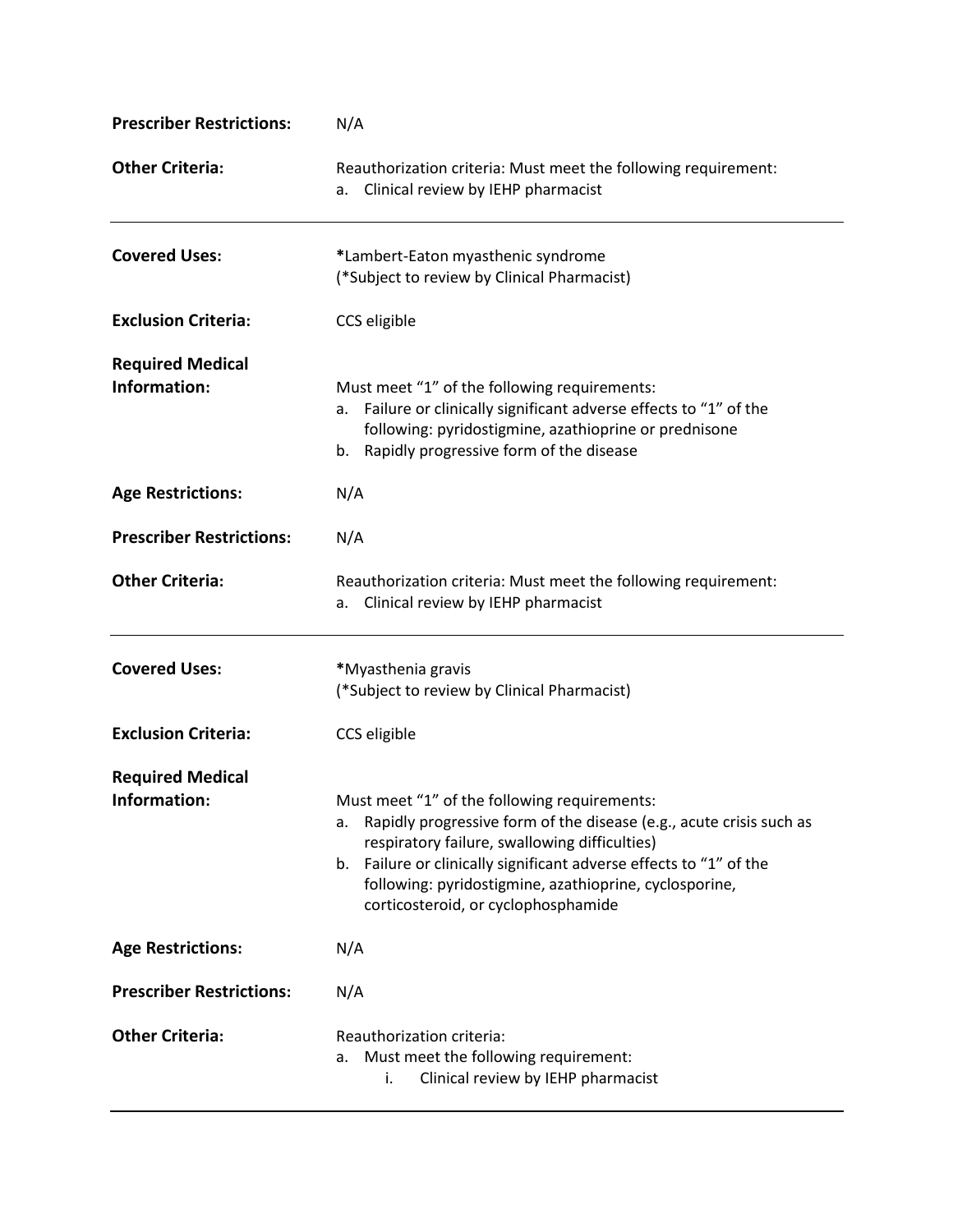| <b>Covered Uses:</b>                    | *Primary Immunodeficiency Syndrome (PID), including but not limited<br>to:<br>Hereditary hypogammaglobulinemia<br>a.<br>Immunodeficiency with increased immunoglobulin M (IgM)<br>b.<br>Severe combined immunodeficiency (SCID)<br>c.<br>Major histocompatibility complex deficiency<br>d.<br>Combined immunodeficiency, unspecified<br>e.<br>Wiskott-Aldrich syndrome<br>f.<br>Common variable immunodeficiency with predominant<br>g.<br>abnormalities of B-cell numbers and function<br>(*Subject to review by Clinical Pharmacist) |
|-----------------------------------------|----------------------------------------------------------------------------------------------------------------------------------------------------------------------------------------------------------------------------------------------------------------------------------------------------------------------------------------------------------------------------------------------------------------------------------------------------------------------------------------------------------------------------------------|
| <b>Exclusion Criteria:</b>              | CCS eligible                                                                                                                                                                                                                                                                                                                                                                                                                                                                                                                           |
| <b>Required Medical</b><br>Information: | Must meet the following requirement:<br>Individuals with agammaglobulinemia or hypogammaglobulinemia:<br>a.<br>documented IgG levels fall below 200 milligrams per deciliter                                                                                                                                                                                                                                                                                                                                                           |
| <b>Age Restrictions:</b>                | N/A                                                                                                                                                                                                                                                                                                                                                                                                                                                                                                                                    |
| <b>Prescriber Restrictions:</b>         | N/A                                                                                                                                                                                                                                                                                                                                                                                                                                                                                                                                    |
| <b>Other Criteria:</b>                  | Reauthorization criteria:<br>Must meet the following requirement:<br>a.<br>Clinical review by IEHP pharmacist<br>i.                                                                                                                                                                                                                                                                                                                                                                                                                    |
| <b>Covered Uses:</b>                    | *Symptomatic Human Immunodeficiency Virus (HIV)<br>(*Subject to review by Clinical Pharmacist)                                                                                                                                                                                                                                                                                                                                                                                                                                         |
| <b>Exclusion Criteria:</b>              | CCS eligible                                                                                                                                                                                                                                                                                                                                                                                                                                                                                                                           |
| <b>Required Medical</b><br>Information: | Must meet all of the following requirements:<br>a. Age less than 13 years of age<br>b. Must meet "1" of the following:<br>Baseline CD4+ lymphocyte counts greater than or equal to<br>i.<br>200 per cubic millimeter<br>Clinically symptomatic or asymptomatic, but<br>ii.<br>immunologically abnormal                                                                                                                                                                                                                                 |
| <b>Age Restrictions:</b>                | N/A                                                                                                                                                                                                                                                                                                                                                                                                                                                                                                                                    |